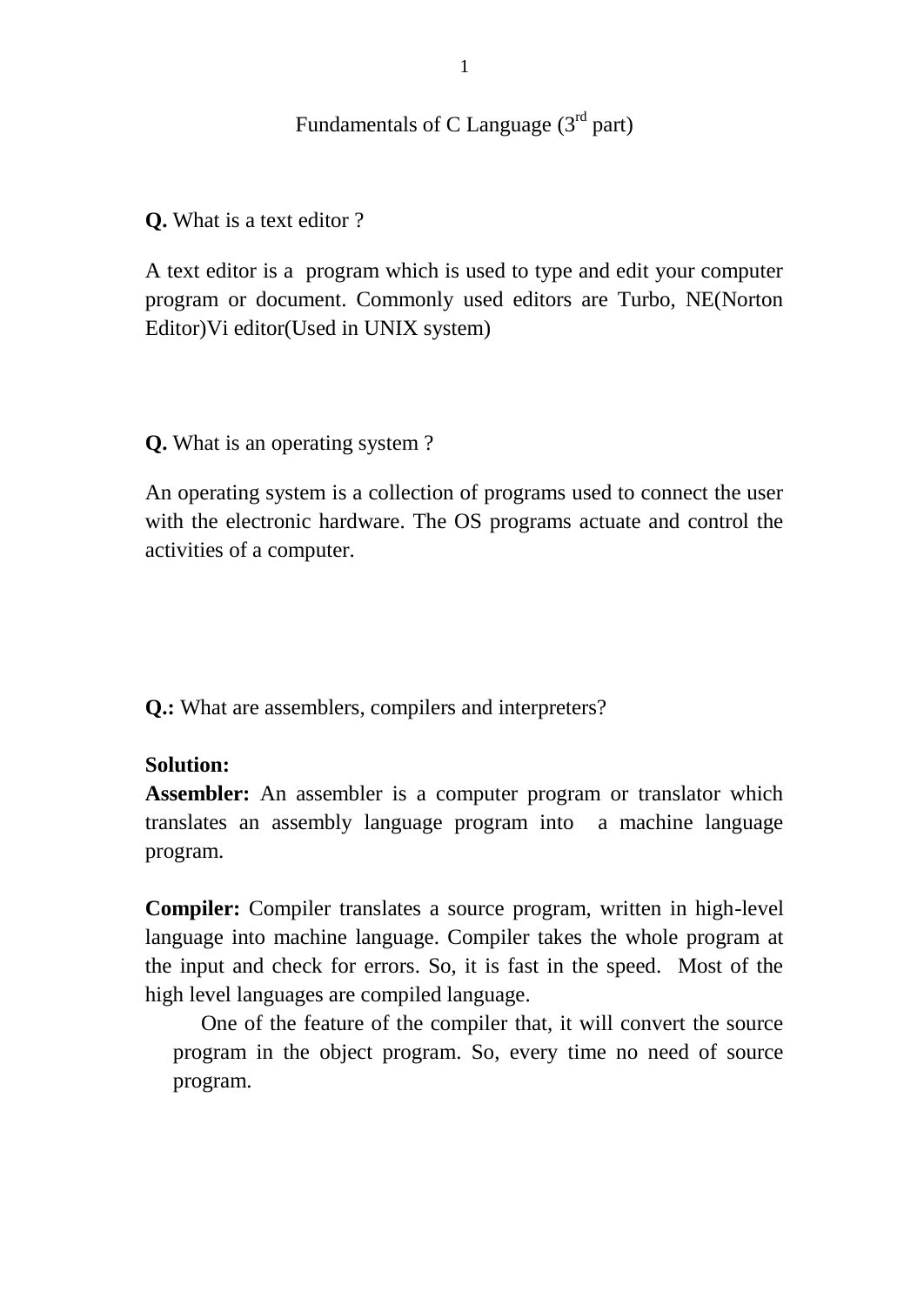**Interpreter:** Interpreter translates each statement of the source program into a sequence of machine level instructions. Interpreters takes the input line by line and check for the errors. So, it is slower than compiler. Interpreter always need the source program every time.

**Q. :** What do you understand by compilation and execution of a program?

**Solution:** To translate the entire source code of a program from a highlevel language into object code prior to execution of the program is known as compilation. A program that performs this task is known as compiler. When the object code made after compilation, the object code is linked with other library code, which are needed for execution of the program. The resulting code is known as executable code. If some error(s) occur during linking, debug them and compile the program again. After successful compilation we get file with **.obj** extension and after linking a file with **.exe** will be created. After executing the **.exe** file the result is obtained.

Q. What is the Function and Subroutine:

# **Solution:**

**Function:** Function is the set of statements which can perform particular operation and called in the program whenever needed.

- $\triangleright$  Function always return value
- $\triangleright$  Function return value therefore it can be assign to the variable at the right side.

**Subroutine:** Subroutine is also same as function in sense set of statements to perform particular task.

- $\triangleright$  It always perform task, never return any value.
- $\triangleright$  The output of the subroutine will never assigned to the variable.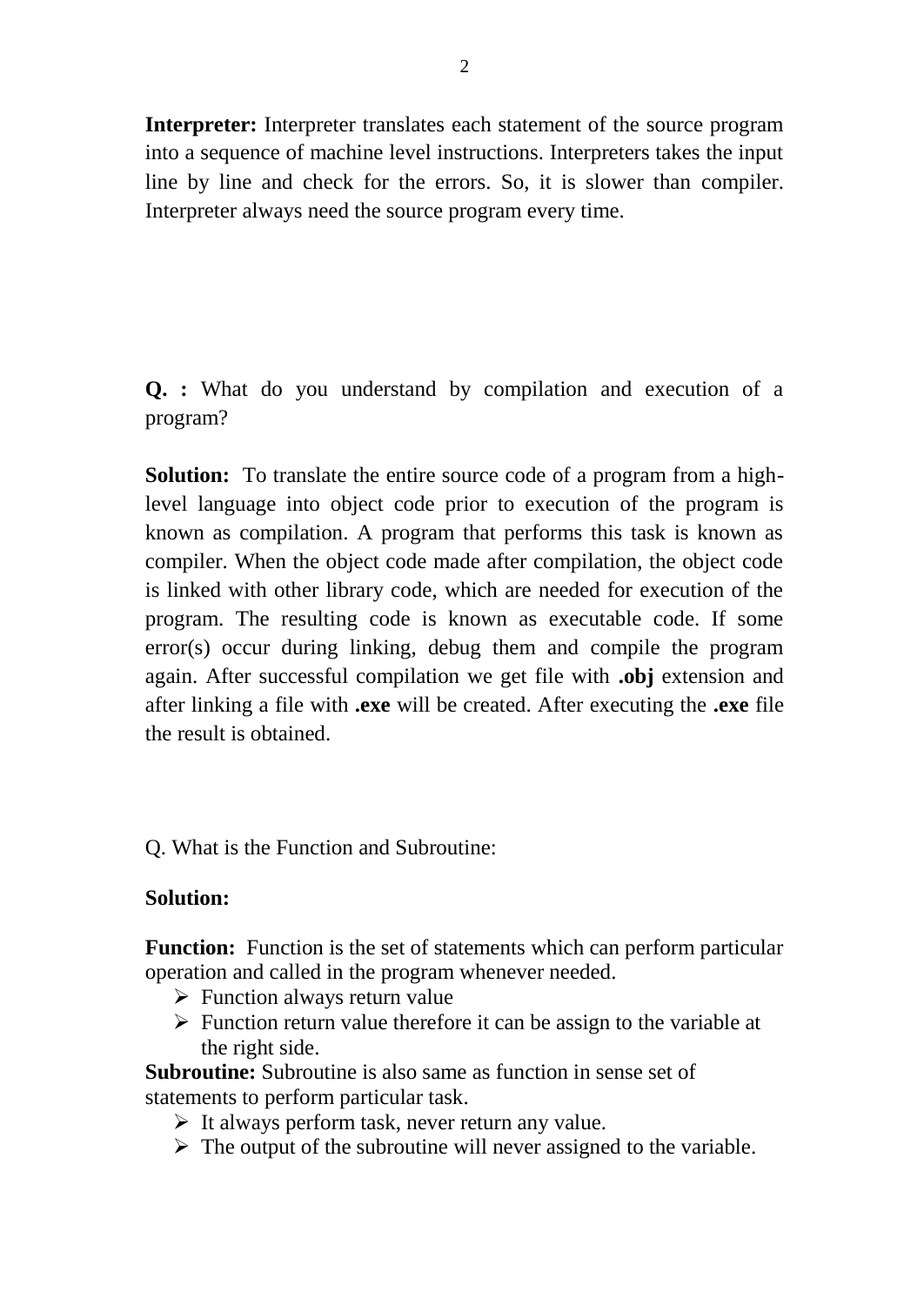**Q.8:** State the differences between compiler and interpreter. State the advantages and disadvantages of machine level language, assembly language and high level language.

## **Solution:**

The following table lists the differences between a Compiler and an Interpreter.

|   | <b>Compiler</b>                               | <b>Interpreter</b>                                     |
|---|-----------------------------------------------|--------------------------------------------------------|
|   |                                               | Scans the entire program Translates the program line   |
|   | first and then translates it $\vert$ by line. |                                                        |
|   | into machine code                             |                                                        |
| 2 |                                               | Converts the entire program   Each time the program is |
|   |                                               | to machine code; when all executed, every line is      |
|   |                                               | the syntax errors are checked for syntax error and     |
|   |                                               | removed execution takes then converted to equivalent   |
|   | place.                                        | machine code.                                          |
| 3 | Slow for debugging                            | Good for fast debugging                                |
| 4 | Execution time is less                        | Execution time is more                                 |

#### **Advantage of Machine Language:**

It is faster in execution since the computer directly executing it. **Disadvantage of Machine Language:**

It is difficult to understand and develop a program using machine language. Anybody going through this program for checking will have a difficult task understanding what will be achieved when this program is executed. Nevertheless, the computer hardware recognizes only this type of instruction code.

#### **Advantage of Assembly Language:**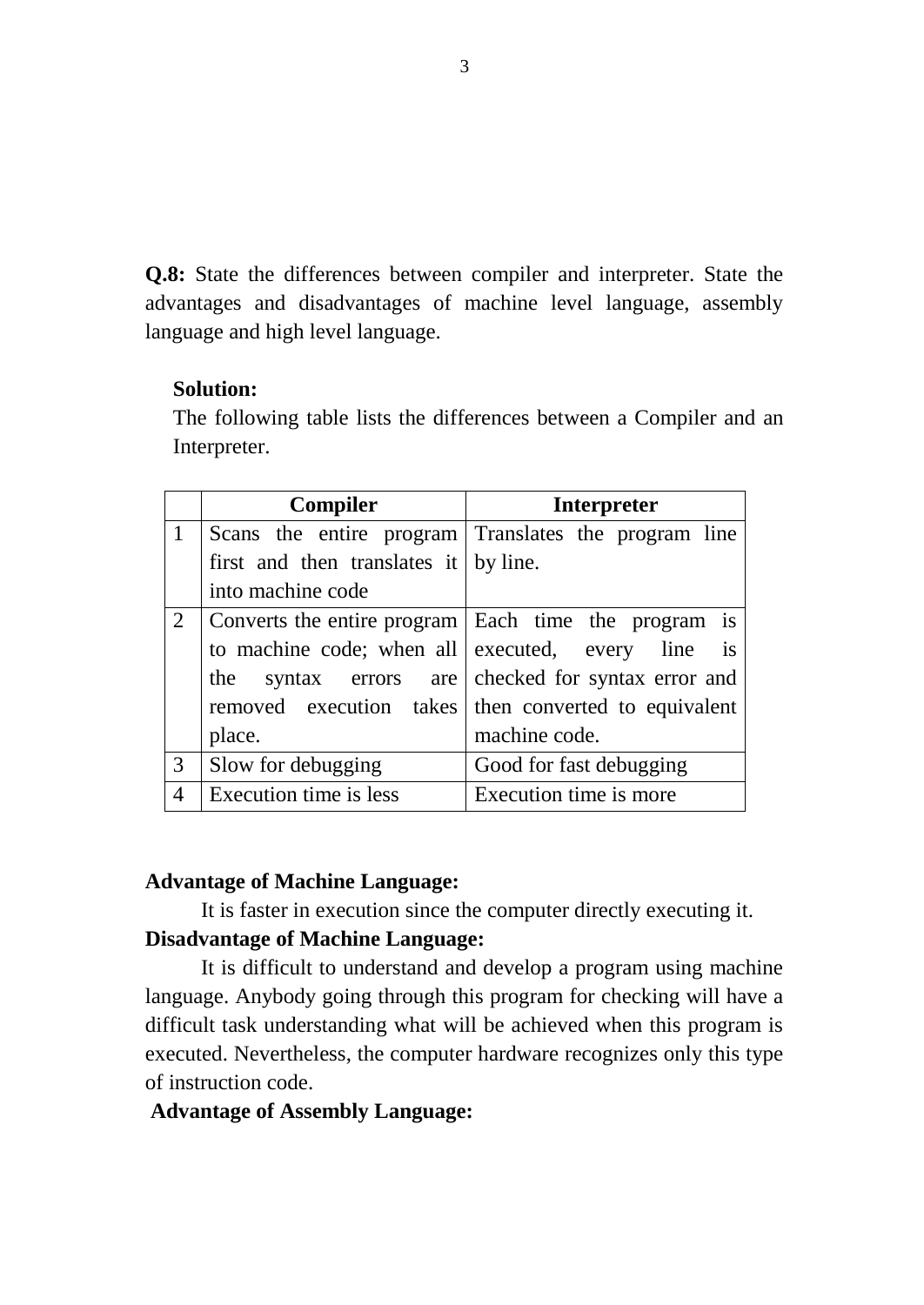Writing a program in assembly language is more convenient than in machine language. Instead of binary sequence, as in machine language, it is written in the form of symbolic instructions. Therefore, it gives a little more readability.

#### **Disadvantage of Assembly Language:**

Assembly language (program) is specific to a particular machine architecture. Assembly languages are designed for specific make and model of a microprocessor. It means that assembly language programs written for one processor will not work on a different processor if it architecturally different. That is why the assembly language program is not portable.

Assembly language is not as fast as machine language. It has to be first translated into machine (binary) language code.

## **Advantage of High-level Programming Language:**

There are four main advantages of high-level programming languages. These are:

- (i) **Readability:** Programs written in these languages are more readable than assembly and machine language.
- (ii) **Portability:** Programs could be run on different machines with little or no change. We can, therefore, exchange software leading to creation of program libraries.
- (iii) **Easy debugging:** Errors could be removed (debugged).
- (iv) **Easy Software development:** Software could easily be developed. Commands of programming language are similar to natural language (ENGLISH).